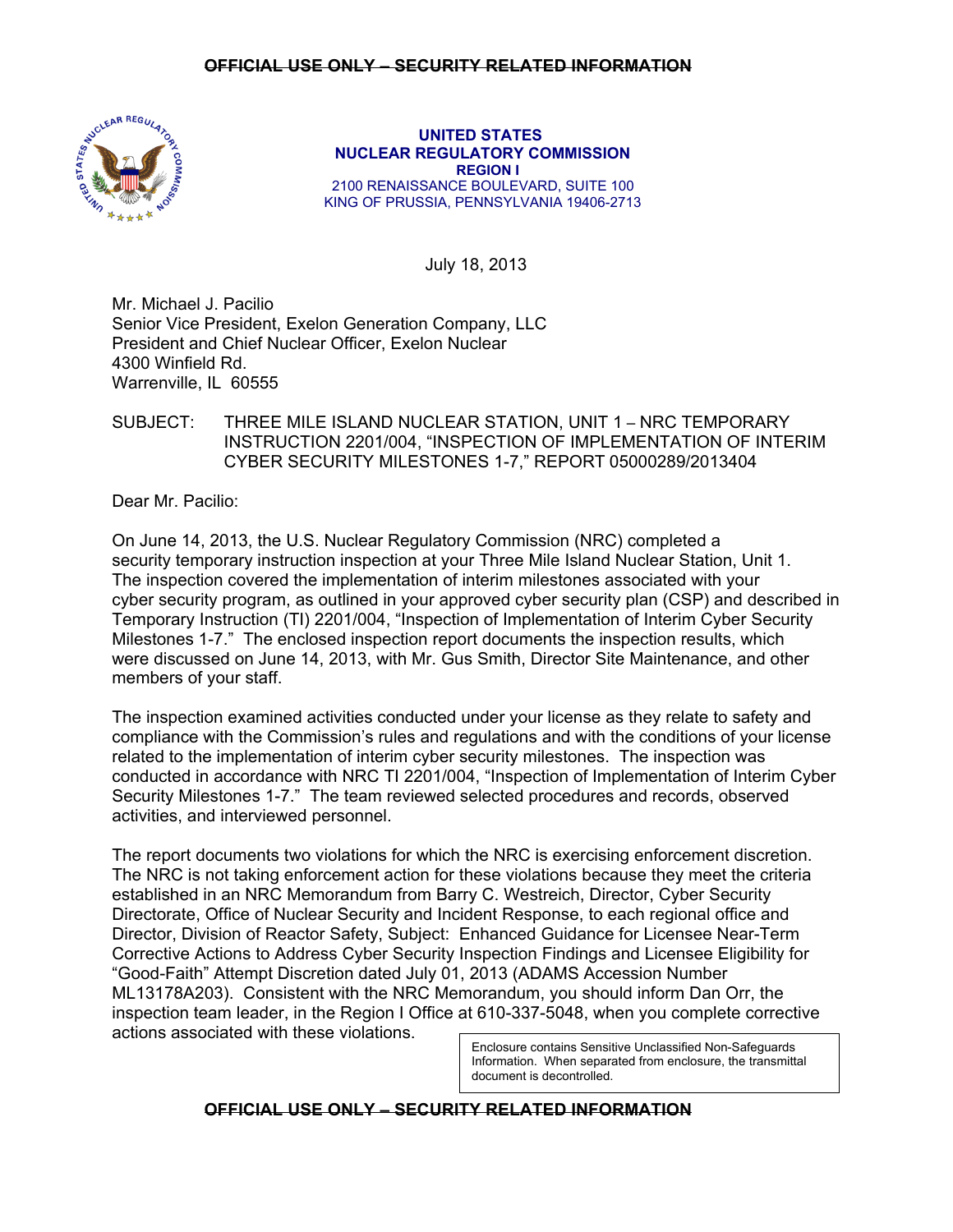## **OFFICIAL USE ONLY – SECURITY RELATED INFORMATION**

M. Pacilio 2

In accordance with Title 10 of the *Code of Federal Regulation* (10 CFR) 2.390 of the NRC's "Rules of Practice," a copy of this letter will be available electronically for public inspection in the NRC Public Document Room or from the Publicly Available Records (PARS) component of NRC's Agencywide Document Access and Management System (ADAMS). ADAMS is accessible from the NRC Web site at http://www.nrc.gov/reading-rm/adams.html (the Public Electronic Reading Room). However, the material enclosed herewith contains Security-Related Information in accordance with 10 CFR 2.390(d)(1) and its disclosure to unauthorized individuals could present a security vulnerability. Therefore, the material in the enclosure will not be made available electronically for public inspection in the NRC Public Document Room or from the PARS component of NRC's ADAMS. If you choose to provide a response and Security-Related Information is necessary to provide an acceptable response, please mark your entire response "Security-Related Information – Withhold from public disclosure under 10 CFR 2.390" in accordance with 10 CFR 2.390(d)(1) and follow the instructions for withholding in 10 CFR 2.390 (b)(1). In accordance with 10 CFR 2.390(b)(1)(ii), the NRC is waiving the affidavit requirements for your response.

Sincerely,

#### */RA/*

John F. Rogge, Chief Engineering Branch 3 Division of Reactor Safety

Docket Nos. 50-289 License Nos. DPR-50

Enclosure:

Inspection Report No. 05000289/2013404 w/Attachment: Supplemental Information

**cc w/o encl**: Distribution via ListServ

#### **cc w/encl; w/OUO-SRI:**

R. Campbell, Security Manager D. Allard, Director, PA DEP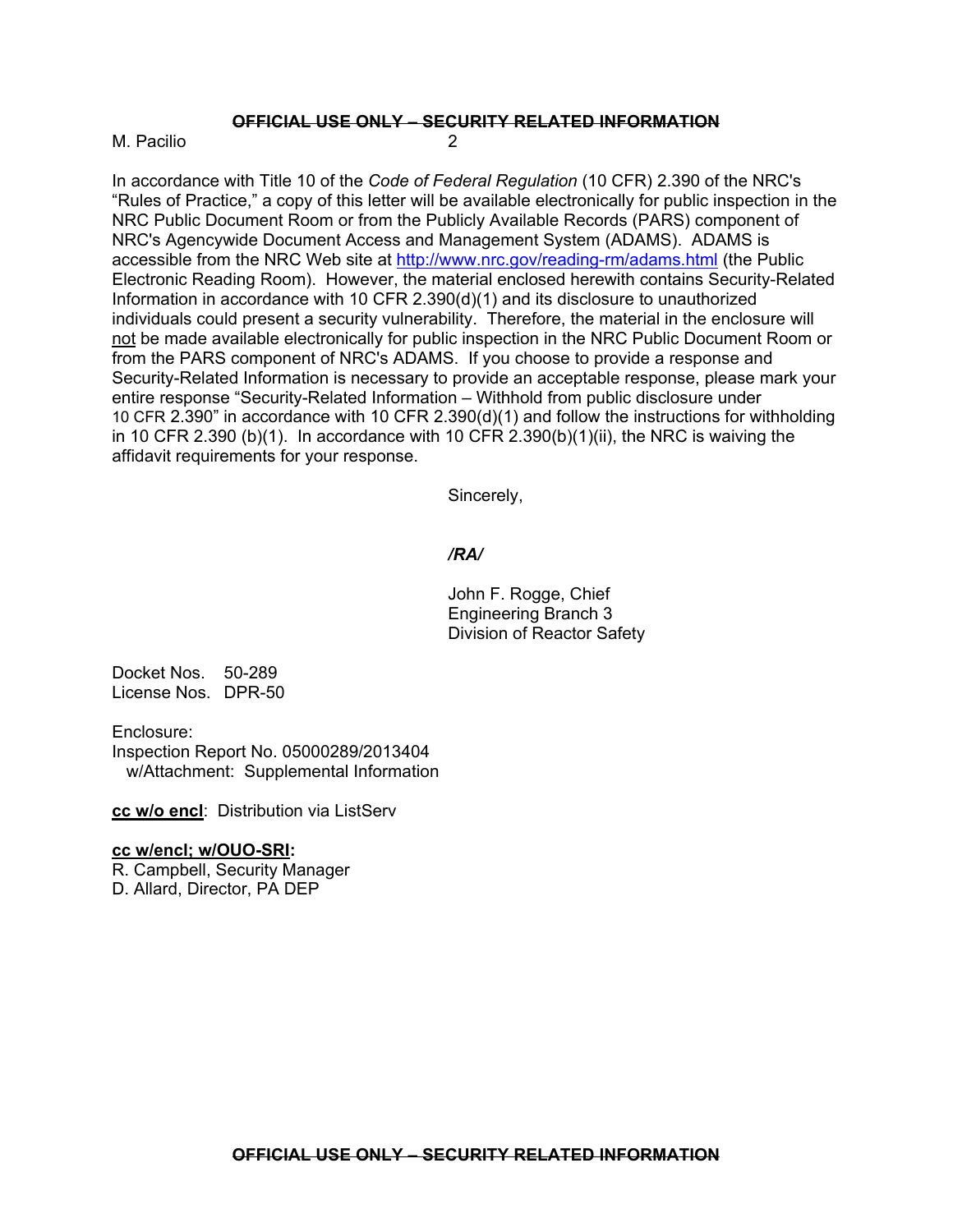**OFFICIAL USE ONLY – SECURITY RELATED INFORMATION**

M. Pacilio

In accordance with Title 10 of the *Code of Federal Regulation* (10 CFR) 2.390 of the NRC's "Rules of Practice," a copy of this letter will be available electronically for public inspection in the NRC Public Document Room or from the Publicly Available Records (PARS) component of NRC's Agencywide Document Access and Management System (ADAMS). ADAMS is accessible from the NRC Web site at http://www.nrc.gov/reading-rm/adams.html (the Public Electronic Reading Room). However, the material enclosed herewith contains Security-Related Information in accordance with 10 CFR 2.390(d)(1) and its disclosure to unauthorized individuals could present a security vulnerability. Therefore, the material in the enclosure will not be made available electronically for public inspection in the NRC Public Document Room or from the PARS component of NRC's ADAMS. If you choose to provide a response and Security-Related Information is necessary to provide an acceptable response, please mark your entire response "Security-Related Information – Withhold from public disclosure under 10 CFR 2.390" in accordance with 10 CFR 2.390(d)(1) and follow the instructions for withholding in 10 CFR 2.390 (b)(1). In accordance with 10 CFR 2.390(b)(1)(ii), the NRC is waiving the affidavit requirements for your response.

Sincerely,

## */RA/*

John F. Rogge, Chief Engineering Branch 3 Division of Reactor Safety

Docket Nos. 50-289 License Nos. DPR-50

Enclosure: Inspection Report No. 05000289/2013404 w/Attachment: Supplemental Information

**cc w/o encl**: Distribution via ListServ

#### **cc w/encl; w/OUO-SRI:**

R. Campbell, Security Manager D. Allard, Director, PA DEP

Distribution: See Next Page

DOCUMENT NAME: G:\DRS\Engineering Branch 3\Cyber TI IRs\Three Mile Island Cyber TI 2013404.docx **ADAMS ACCESSION NUMBER: ML13200A307 (Cover letter) ADAMS ACCESSION NUMBER: ML13200A286 (Cover letter w/enclosure) NonPublic Designation Category: MD 3.4 NonPublic A.3**

| Cover Letter<br><b>SUNSI Review</b>             |               | <b>XX</b> Non-Sensitive<br>$\Box$ Sensitive |  | <b>XX</b> Publicly Available<br>$\Box$ Non-Publicly Available |  |
|-------------------------------------------------|---------------|---------------------------------------------|--|---------------------------------------------------------------|--|
| Cover Letter w/Enclosure<br><b>SUNSI Review</b> |               | $\Box$ Non-Sensitive<br><b>XX</b> Sensitive |  | $\Box$ Publicly Available<br><b>XX</b> Non-Publicly Available |  |
| <b>OFFICE</b>                                   | <b>RI/DRS</b> | <b>RI/DRS</b>                               |  |                                                               |  |
| <b>NAME</b>                                     | Dorr/JDO      | <b>JRogge</b>                               |  |                                                               |  |
| <b>DATE</b>                                     | 7/15/13       | 7/18/13                                     |  |                                                               |  |

OFFICIAL RECORD COPY